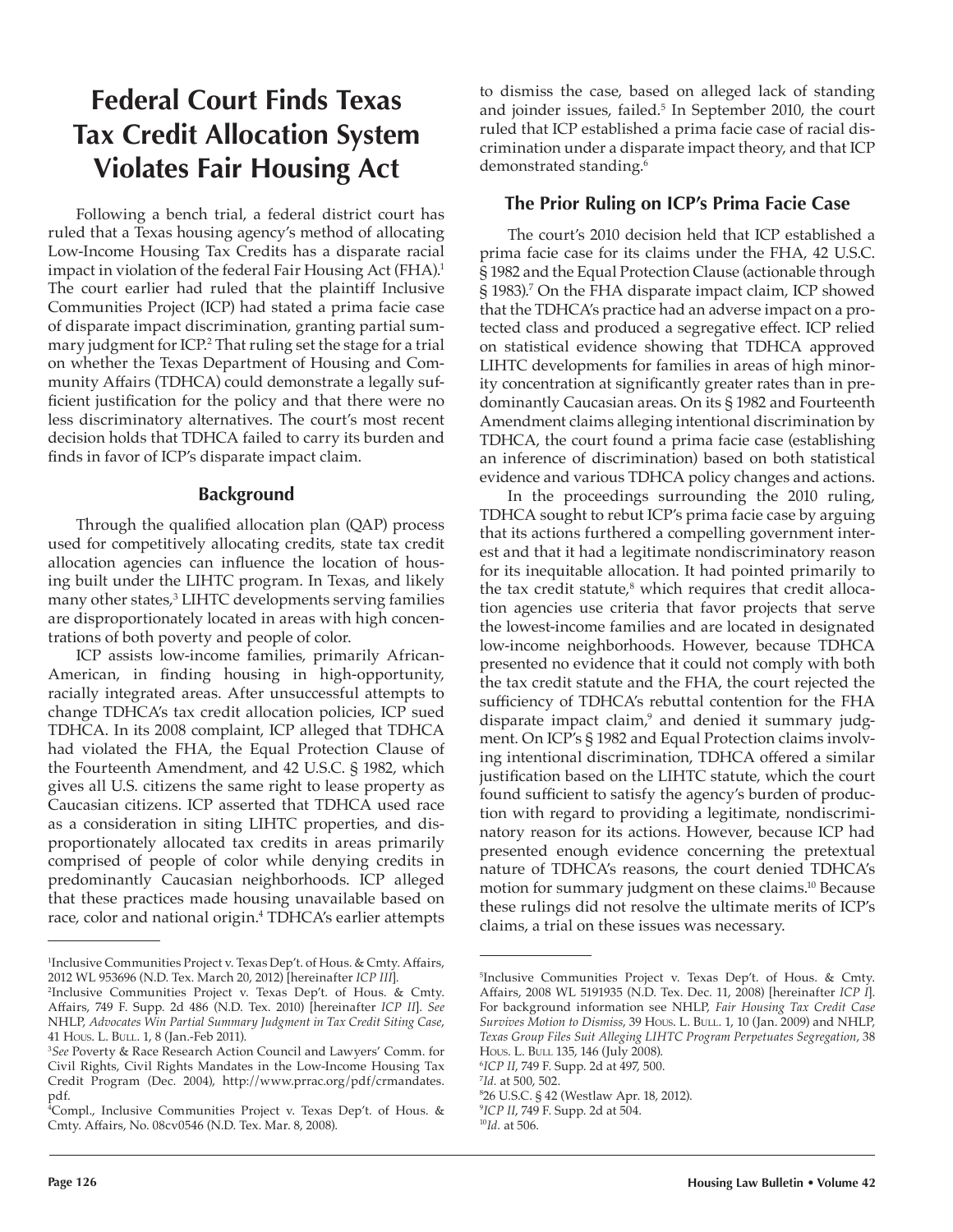#### **The Trial**

ICP's case challenged TDHCA's disproportionate approval of LIHTCs for family developments in neighborhoods primarily occupied by people of color, and its disproportionate denial of family developments in predominantly Caucasian neighborhoods. ICP essentially asserted that, despite federal and state laws governing the QAP process, TDHCA had discretion in making final decisions regarding the allocation of both 4% and 9% tax credits.11 ICP claimed that TDHCA uses this discretion to make housing and financial assistance for LIHTC housing unavailable because of race, in violation of the FHA.12 ICP also claimed that TDHCA used race as a factor in allocating tax credits, in violation of the Fourteenth Amendment and § 1982.

ICP sought to prove the intentional discrimination claims, not by direct evidence, but by circumstantial evidence.13 At trial, the court's task was to determine whether ICP had proven intentional discrimination by considering the strength of the prima facie case and the defendant's explanation. Here, the court found ICP failed to carry its burden.<sup>14</sup>

TDHCA offered evidence of its duty to create selection criteria in accordance with federal and state laws and that its staff evaluated applications and recommended developments accordingly, for nondiscriminatory reasons and without discriminatory intent. The court did not credit ICP's efforts to prove that TDHCA intentionally discriminated when denying approval to proposed LIHTC developments in predominantly Caucasian areas, finding nondiscriminatory reasons for numerous decisions.<sup>15</sup> The court also credited TDHCA's efforts to encourage development in high-opportunity areas, including urging the Texas legislature to revise statutes governing the QAP and implementing such changes, as well as granting more points and a basis boost to high-opportunity properties.16 Similarly, the court found that other TDHCA actions favoring areas predominantly populated by people of color were in fact supported by legitimate nondiscriminatory reasons, such as financial feasibility. Finally, the court found that ICP failed to prove that the state agency's justifications to rebut the prima facie case were pretextual, finding they were supported by sufficient nondiscriminatory reasons.17 The court therefore found in favor of TDHCA on the intentional discrimination claims.

TDHCA proffered an interest in awarding tax credits in an objective, transparent, predictable and race-neutral manner. It maintained that federal and state law left it with limited discretion, allowing it to modify only non-statutory criteria, and to "forward commit" credits to unsuccessful applications from those that would be made available in a subsequent year. To support its asserted interests, TDHCA also pointed to its efforts to award a "basis boost" in 2009 to developments in high-opportunity areas.<sup>19</sup> The state agency essentially abandoned any effort to show less discriminatory alternatives to its scoring system and approval practices, simply asserting that none exists.

ICP responded that TDHCA must justify not just statutory requirements, but its practices of disproportionately approving family properties in neighborhoods predominantly occupied by people of color. ICP also probed the agency's failure to explore less discriminatory alternatives, including ICP's proposed remedy of setting aside credits for developments in high-opportunity areas.

For ease of analysis, the court assumed that TDH-CA's interests were legitimate, and focused its analysis on whether the agency had carried its burden to demonstrate the absence of any less discriminatory alternatives to advance them. After a searching inquiry, the court concluded that TDHCA had failed to demonstrate that alternatives with a less discriminatory impact would impair its asserted interests.

Piercing the agency's claims of limited discretion, the court identified substantial TDHCA discretion within the federal and state<sup>20</sup> statutory framework that could alleviate discriminatory impact while furthering the state's asserted interests. Although recognizing that the agency had taken some steps to modify its allocation system to provide points for criteria beyond the state's statutory priorities, the court determined that TDHCA could do much more. Specifically, the court found that TDHCA could:

<sup>&</sup>lt;sup>11</sup>Tax credits can be either 9% credits, which are competitively allocated under the QAP, or the less valuable 4% credits, which accompany bond financing provided by the state, under a less competitive or noncompetitive process. *ICP III*, 2012 WL 953696, at \*1-\*2.

<sup>12</sup>42 U.S.C. §§ 3604(a), 3605(a).

<sup>13</sup>This approach is permitted by *Vill. of Arlington Heights v. Metro. Hous. Dep't*, 429 U.S. 252, 266-68 (1977).

<sup>14</sup>*ICP III*, 2012 WL 953696, at \*4.

<sup>15</sup>*Id.* at \*4 n. 11.

<sup>16</sup>*Id.* at \*4-\*5. <sup>17</sup>*Id.* at \*5.

However, because ICP had demonstrated a prima facie case on its FHA disparate impact claim, TDHCA had the burden to prove that its actions furthered a governmental interest that was bona fide and legitimate *and* that there were no less discriminatory alternatives to its policy.18 To make this determination, the court elected to weigh the adverse impact against the TDHCA's justification, rather than pursue a balancing approach.

<sup>18</sup>*ICP II*, 749 F. Supp. 2d at 503. Although that prior ruling used the adjective "compelling" rather than "legitimate," the court in *ICP III* chose to use the latter in light of the lack of controlling authority. *ICP III*, 2012 WL 953696, at \*6.

<sup>&</sup>lt;sup>19</sup>The basis boost allows a 30% increase in the basis upon which the total amount of the credit is calculated. The Housing and Economic Recovery Act of 2008 gave credit allocation agencies greater discretion in determining which properties could receive this benefit. *ICP III*, 2012 WL 953696, at \*7.

<sup>20</sup>The decision does not clarify why any state-imposed criteria—whether imposed by statute, TDHCA policy, or gubernatorial approval—should require special deference in a disparate impact analysis under the federal FHA.